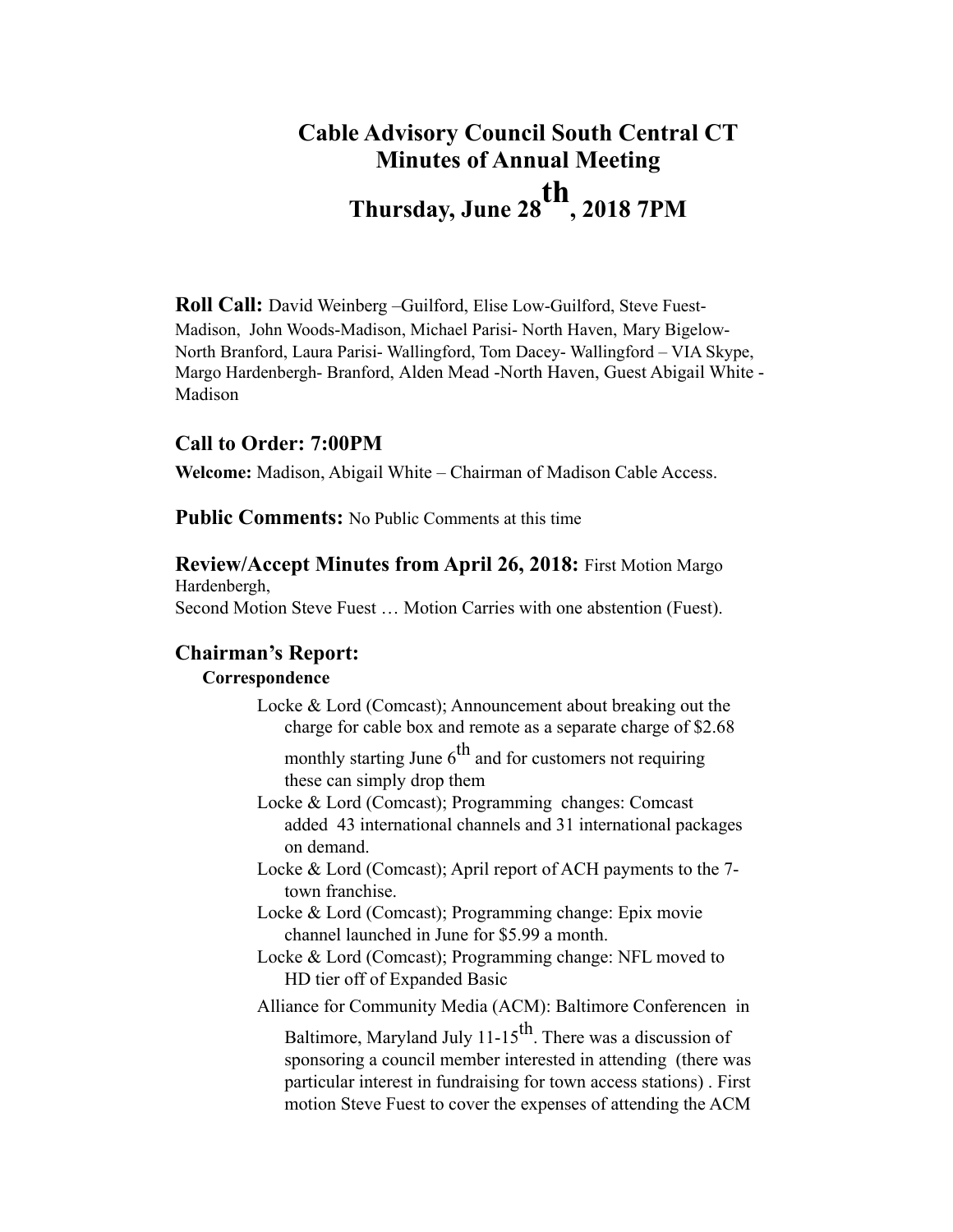Conference for a council member. Second Motion Tom Dacey …. Motion carries. d many other channels.

- Received letter from the Town of Wallingford of renewed appointments to the council for Laura Parisi and Tom Dacey
- **Annual Community Access Reports** still due from Wallingford, Guilford and Madison
- **Member Comments:** Laura Parisi said that her husband has a new tablet is unable to stream everything that's on TV and vice versa. Michael Parisis said he has a similar issue on his computer. Chairman Weinberg asked them to submit details to him.

Steve Fuest asked Tom Dacey when the 7-town insurance was due. Tom will report back.

#### **Treasurer's Report:**

**Deposits:** \$1,165.00 **Expenses:** \$973.98 **Checking Balance:** \$7,180.31 **Interest on CD: 4/30**- \$5.32 **5/31**- \$5.50 **CD Balance:** \$12,978.41 **Total Cash Reserves:** \$20,158.51 Respectfully Submitted by: Thomas E Dacey, Treasurer.

#### **New Business: -Annual Meeting Election of Officers**

-**Nominating Committee report:** Dave might be moving by the end of this year, need to come up with a co-chairman, Mary said she couldn't be a chairman because of a prior commitment. Laura Parisi was nominated to cochair in August for the meeting on the 23rd, The rest of the slate is Mary Bigelow Vice Chairman; Alden Mead, Secretary; Tom Dacey, Treasurer. - Council Secretary Alden Mead casted the one ballot vote for the slate.

**-Proposed Meeting Calendar (sent to members by email)**: Aug. 23rd – BCTV; Oct 25 – EHTV; Dec 20- Totoket TV; Feb 28-NHTV; Apr 25 – Madison; Jun 27 – Guilford. Margo motioned to approve the meeting dates, John Woods seconded… the motion carries.

#### **Town Reports:**

**-North Haven:** Alden Mead said North Haven home football games will be livestreamed starting in the fall – and NHTV had a livestream for the Memorial Day